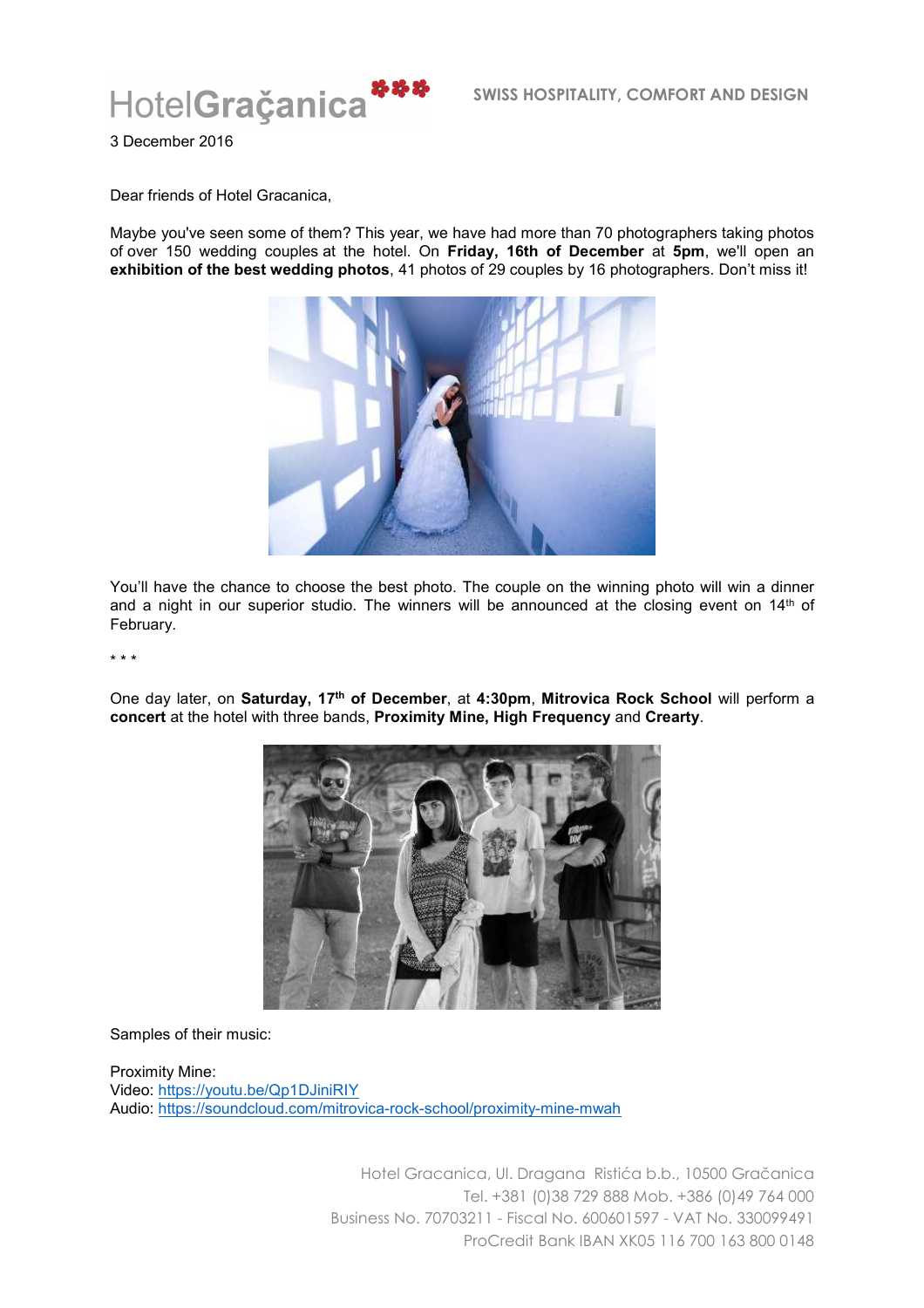

High Frequency:

Video: https://youtu.be/MueKd7AdR0c Audio: https://soundcloud.com/mitrovica-rock-school/high-freqfency-no-way-out

Crearty:

Audio: https://soundcloud.com/mitrovica-rock-school/crearty-do-you-want-to-hear-the-truth

\* \* \*

Until the opening of our new exhibition on December 16th, we show a **retrospective of our past exhibitions** of works of Bajram and Farija Mehmeti, Driton Selmani, Anke Gollub, Layla Baraké and Milica Kostić.



\* \* \*

The Swiss magazine "Luxe" has named **Bujar Nrecaj** - our architect who designed and built the hotel - **Man of the Year 2016** in the category "Architecture and Design". Before, he had already made it to the shortlist of the Aga Khan Award for Architecture for his Bunateka's, a very special kind of school libraries.

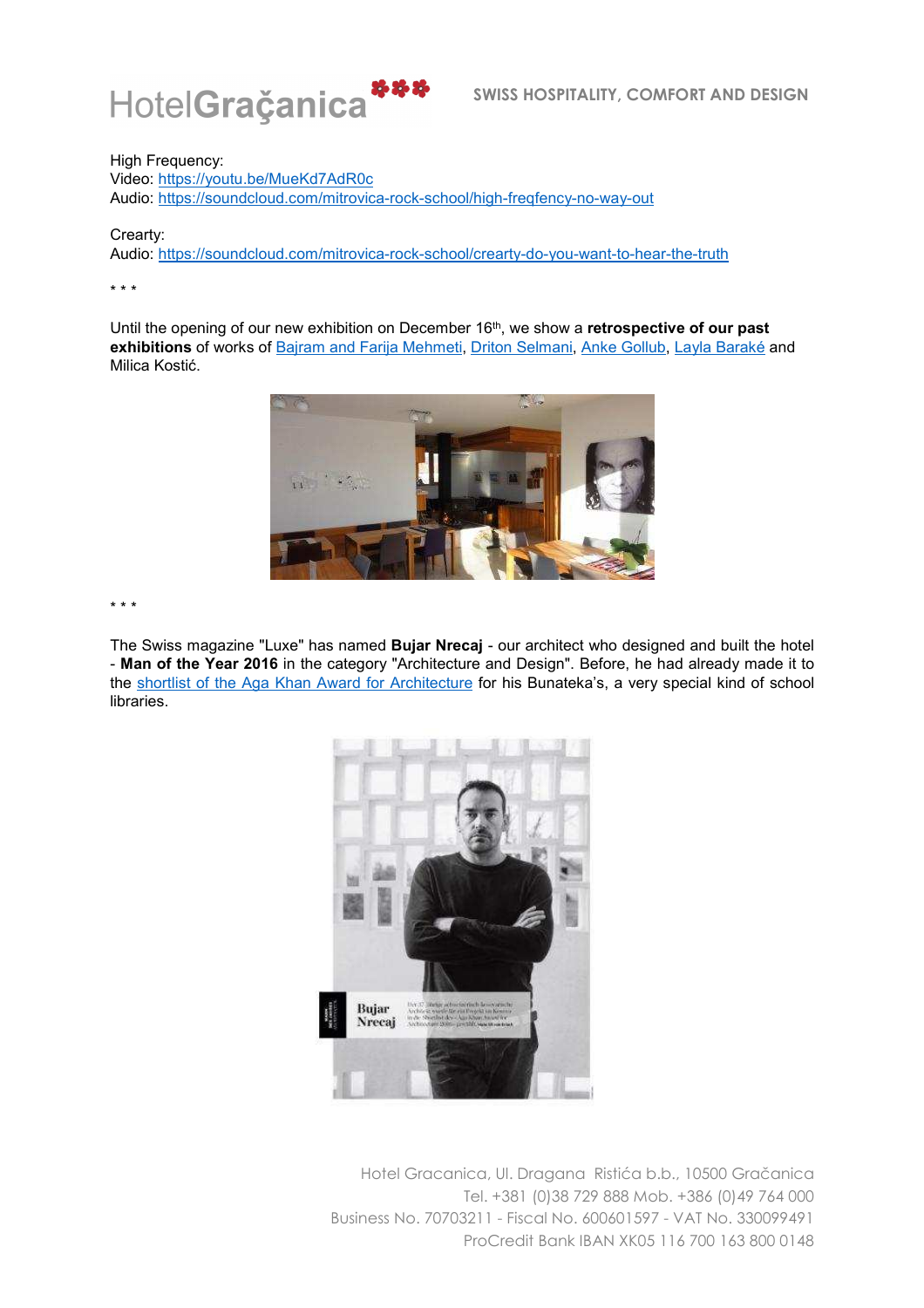

The orginal article in German can be downloaded here:

http://www.fuw.ch/wp-content/uploads/2016/11/luxe\_fuw\_novemberde\_2016.pdf (p. 30f.).

## \* \* \*

The map prepared by Goran Jolović of the **hiking and biking trails in the area of Gračanica** that we reconnoitered this year is basically ready. The municipalities of Gračanica and Lipjan have already given us the green light to mark them and put up signposts, now we are just waiting for the answer from Pristina municipality so that we can start.



\* \* \*

German speakers: **Deutschlandradio Kultur** hat am 13. November eine längere Reportage von Ernst-Ludwig von Aster über uns gesendet. Artikel und Audio sind hier abrufbar: http://www.deutschlandradiokultur.de/roma-im-kosovo-hotelhoffnung.1076.de.html?dram%3Aarticle\_id=371236.



Hotel Gracanica: Schweizer Geld und kosovarische Tradition (Foto: Ernst-Ludwig von Aster)